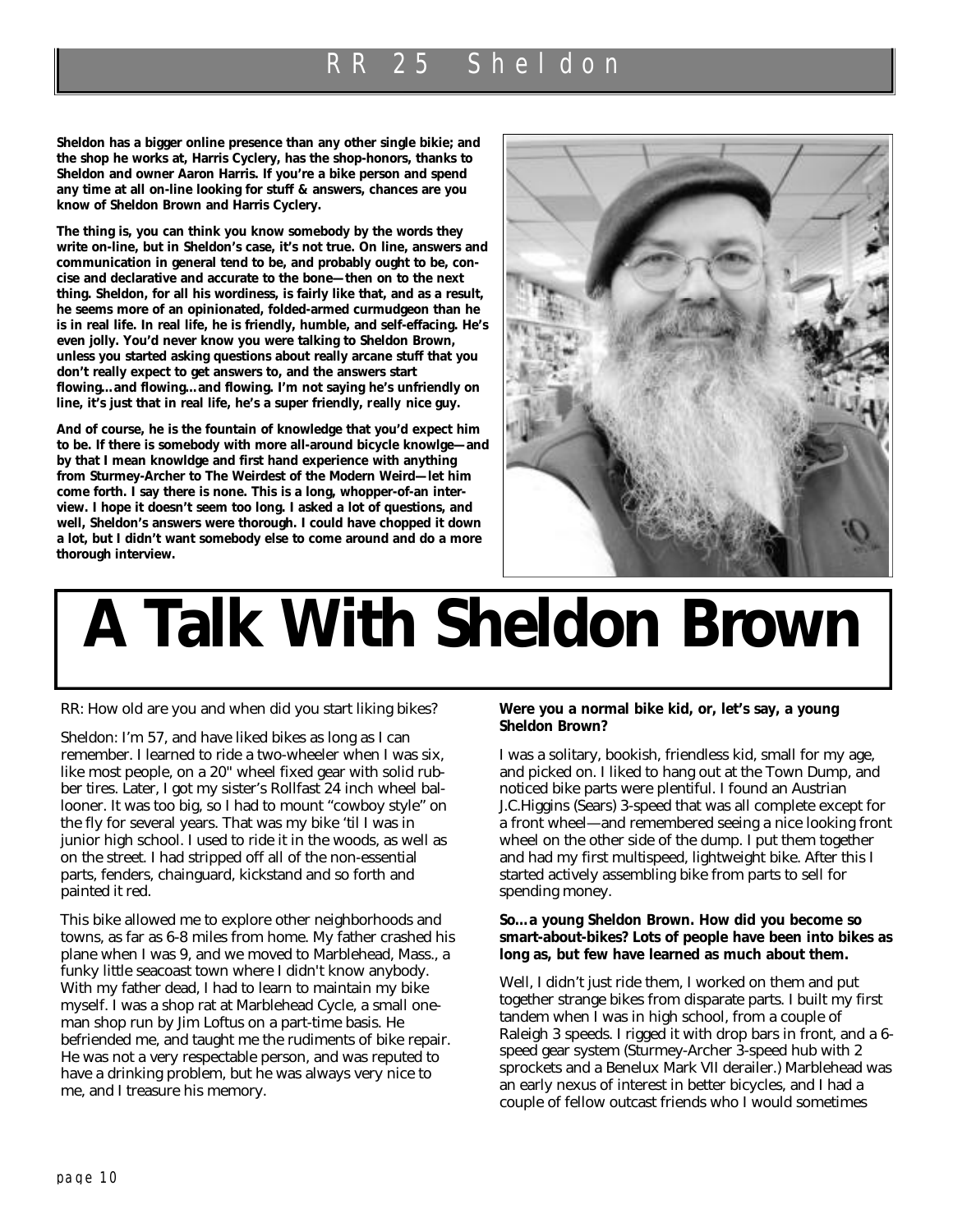ride with.

When I was in high school I learned about butted spokes, and rode 20 miles to Cambridge to get some. I took apart my perfectly good rear wheel and re-built it with butted spokes, and I did it without any instruction. It came out fine, and I rode it for several years. I was the only person in my senior class who rode a bike to school. My high-school yearbook mentioned my "43 speed racing bike" but it was really only 12 on the old Elswick.

#### **Who were your influences, and who are your influences? And name some books, some bike books.**

In the '50s and '60s, I was desperate for written material about bikes, but there wasn't much out there. The AmericanYouth Hostels handbook had a fairly extensive section, and there was Gene Portuesi's "Cyclopedia" catalog which also had a lot of useful text. Ed Townshend, the parts manager at the Bicycle Exchange was very helpful to me. He was the one who supplied me with Benelux conversion kits and other exotica. Also, Fred DeLong was like a god to me in those days.

**Well, he was like that to everybody. I think riding a bike now and not knowing who Fred Delong is, is like being a black pro baseball player and never having heard of Josh Gibson or Jackie Robinson or Satchel Paige. How did you get into bikes professionally, and what did you do before?**

After a year at Berkshire Community College in Pittsfield, Mass, I had squandered the nest egg my grandmother left me, so I moved to Cambridge, and sold hi-fi equipment for a couple of years. Then later I sold shoes, oil paintings, and stationery. I broke my ankle in a car accident in 1967 and was laid up and out of work for a while, then Timothy Leary told me I should turn on, tune in and drop out, so I did that for a while, keeping body and soul together by driving a cab. That's about when I kicked my 3-pack a day cigarette addiction, on June 14, 1967.

I had a bit of awe of the trade of bicycle mechanic. In the early bike boom, probably 1973 or so, I got a job at the Bicycle Revival in Cambridge. It turned out I knew more than anybody there except the head mechanic, and he left a couple of months after I started, so I found myself head mechanic of a fast-growning shop that rapidly ballooned into a chain of 15 shops. Among the mechanics who worked under me were a 14 year old high-school kid named Peter Mooney, now a noted framebuilder, and Pete DeFazio, now representing Oregon in the U.S. Congress.

I left the Bicycle Revival with 4 of my colleagues (including Stan Kaplan, inventor of the Kryptonite lock) and started the Bicycle Repair Collective. People could come in and use the tools and equipment for a small hourly rate, plus consult mechanics for assistance at a separate hourly rate.



**Aaron Harris, better known as Sonny Harris, of Harris Cyclery. Sheldon's boss, and apparently a great one.** 

Around this time I started teaching a class called "Fix Your Own Bike" at the Boston Center for Adult Education, which ran for quite a few years. It was never a roaring success, but has managed to hang in and is still going, under the name "Broadway Bicycle School."

I first got interested in photography in 1969 when my girlfriend bought a broken camera cheap. I took it apart and fixed it, and started taking pictures. Soon I had a little darkroom in the bathroom and was carrying a camera everywhere. I started looking for more broken cameras that I

> could fix up, and this led to a job as an informal apprentice. I went into camera repair full time, with S.K.Grimes Camera Repair in Boston. This was initially just a two person shop, Steve Grimes and me, but gradually grew to become one of the top repair facilities around. I became Service Manager, and that's where I got my first exposure to computers, setting up a system to track repairs on an Apple  $II +$ . As a camera repairman, my specialties were mainly German: Retina folders, Contax rangefinders, Rolleiflexes and Zeiss stuff in general. In the mid '80s, S.K.Grimes Camera Repair was bought by a larger company, and I got laid off. I went back into bikes, first at Belmont Wheelworks, later at Frank's Spoke 'n' Wheel in Waltham. I started at Harris Cyclery in 1994.

#### **I imagine you shoot digital mostly these days...it's more practical for the web and all. Anyway, say some of your thoughts on cameras....**

I love fine cameras as I love fine bicycles. I'm particularly fond of some older German cameras. I used to carry a folding Retina IIIc everywhere I went in a home-made belt pouch. I'm also particularly fond of Rolleiflex twin-lens reflexes and Contax rangerinders. When I was a camera repairman, these were my particular specialties. I also own a bunch of Graphic press cameras, 2 1/4 x 3 1/4, a customized 3 1/4 x 4 1/4 and a couple of 4 x 5s, plus a snazzy Arca Swiss monorail 4 x 5 view camera. I really enjoy working with 4 x 5, and will explain the Scheimpflug principle at the drop of a cable release. In the late '70s, I got serious about photographing bicycle racing, and did a lot of racing photography in my part of the country. I was good, but I could never make it pay.

Mostly I use Nikon, and I've got Nikons going back to the early '60s and can use my latest lenses on them. Nobody else does that, except Leica. I own probably half-a-dozen Nikon bodies, ranging from a couple of original Fs, an FG and a couple of 2020s.

I'm afraid, though that, just as SPD pedals caused me to retire my extensive collection of Lyotard 23 platform pedals, my Nikon 990 digital camera has caused my collection of silver based equipment to gather dust. This is an amazing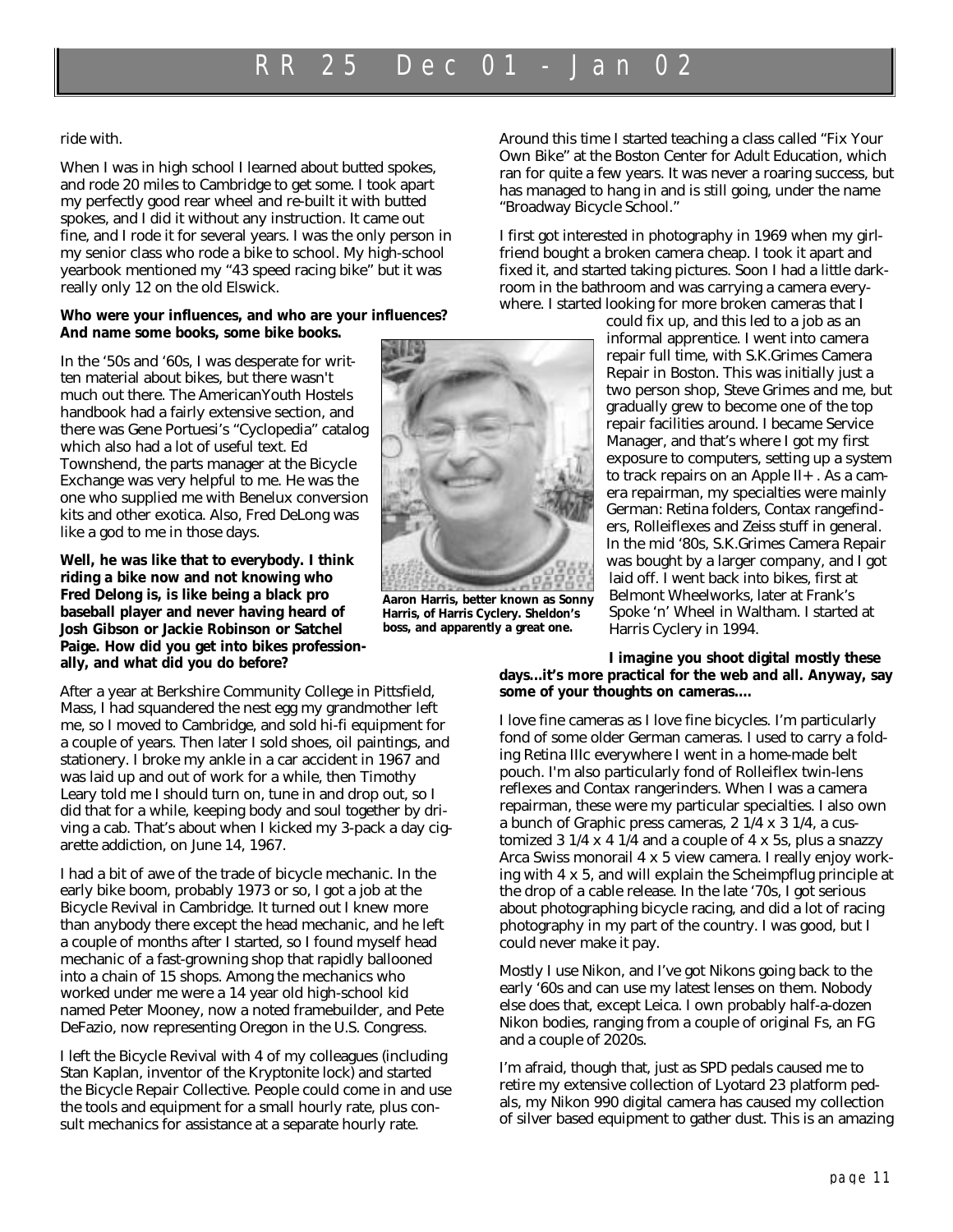and wonderful tool.

#### **Who is Harris? How does he or she react to your website and the contribution you make to the shop?**

Aaron Harris is an absolute prince of a guy and the best employer I've ever had. He's the first person in the bike biz to let me spread my wings. He isn't a tech guy, but he's a great '"people person," and a good judge of character. He gives me a free rein.

I first got on the Internet, via AOL, in 1994. I soon got heavily involved in email lists, particularly the BOB, HPV, and Tandem@hobbes lists, as well as a couple of local ones. I enjoyed answering people's tech questions, but noticed that many of them were repeat questions. I started accumulating a few "boilerplate" responses that I could paste into an email when a familiar question was raised.

By late 1994, it occurred to me that this could be a good way to disseminate tech information, and it might also help promote the shop. I spoke to Aaron and proposed a Website. He agreed, and we were one of the first half-dozen bike shops to have a Website, it went up December 4, 1995.

It started out with a few re-cycled magazine articles, including my universal Cyclecomputer Calibration Chart (still one of my most popular pages!) I had been writing for bicycle magazines since the early '80s, first for *Bike World*, then *Bicycling,* later *American Bicyclist.*

#### **What sort of freedoms do you have at Harris? What are your main jobs, and what is a typical day like?**

I'm generally at the shop about 7 hours a day, but also spend a LOT of time doing shop business at home. Everything lives in my Mac iBook, which commutes with me every day on a shoulder bag. I do the first batch of email in the morning at home, then ride to the shop.

My work area at the shop is cluttered. I'm not tidy. I've got a mechanical work area with a big rollaway tool chest, a big workbench with 2 vises and a bench grinder, a separate wheelbuilding area, and a computer desk for the iBook.

It's all in the cellar of the shop, so I don't see the light of day, but I don't mind. I've got a decent sound system with a 25 disc CD changer. The CD changer generally has a mix of classical, celtic, folk-rock, French and Québeqois folk music, sometimes a bit of jazz and Broadway stuff.

#### **What's all that stuff, how long have you liked it, what normal groups or popular music do or did you like, and where do you get Quebeqois folk music?**

My favorite group is called Oysterband, a Celtic-flavored British group—the best band since the Beatles. They're a bit like the Pogues, without alcoholism and not so gloomy.

Québecois folk is a blend of Breton-French sources with Irish tunes and instrumentation. Lately I've also been listening to a lot of Russian opera; I'm a major Shostakovich fan,

and Mussorgsky really floats my boat! I'm also very big on Gustav Mahler, Benjamin Britten, Leos Janacek and most of the mainstream "classical" composers...except, for some reason, I've never been a fan of Mozart. This probably is the result of some sort of character flaw.

Current pop stuff I like includes They Might Be Giants, Moxy Fruvous (my kids introduced me to those two groups), The Austin Lounge Lizards, the aforementioned Oysterband, The Men They Couldn't Hang, The Bobs... I never listen to commercial radio, so I don't really keep abreast of pop trends.

I'm spending less and less time with a wrench, more and more on the phone and the computer. I get an awful lot of phone calls and email questions from customers and others. Sometimes these calls and emails generate orders, but more often than not I'm just helping somebody out. I'm fortunate to have Jay Jackson and Shari Heier to help me out with this, and to pack and ship the orders.

I also spend an awful lot of time purchasing. I purchase repair parts and parts for resale, also some accessories and specialty bicycles. There must be 20 vendors I deal with, some of whom only sell us one or two key items. Our mail order market niche is mainly hard-to-find parts. We specialize in fixed gear/singlespeed stuff, English 3-speeds and parts for older French bikes. We also sell a lot of parts for updating/upgrading older road bikes...triple cranks, wide range freewheels, tall stems, etc. When I do pick up a



**Sheldon at 16, in 1960. The bike is his first multi-speed, built from an Austrian Sears J.C. Higgins frame and parts from the town dump.**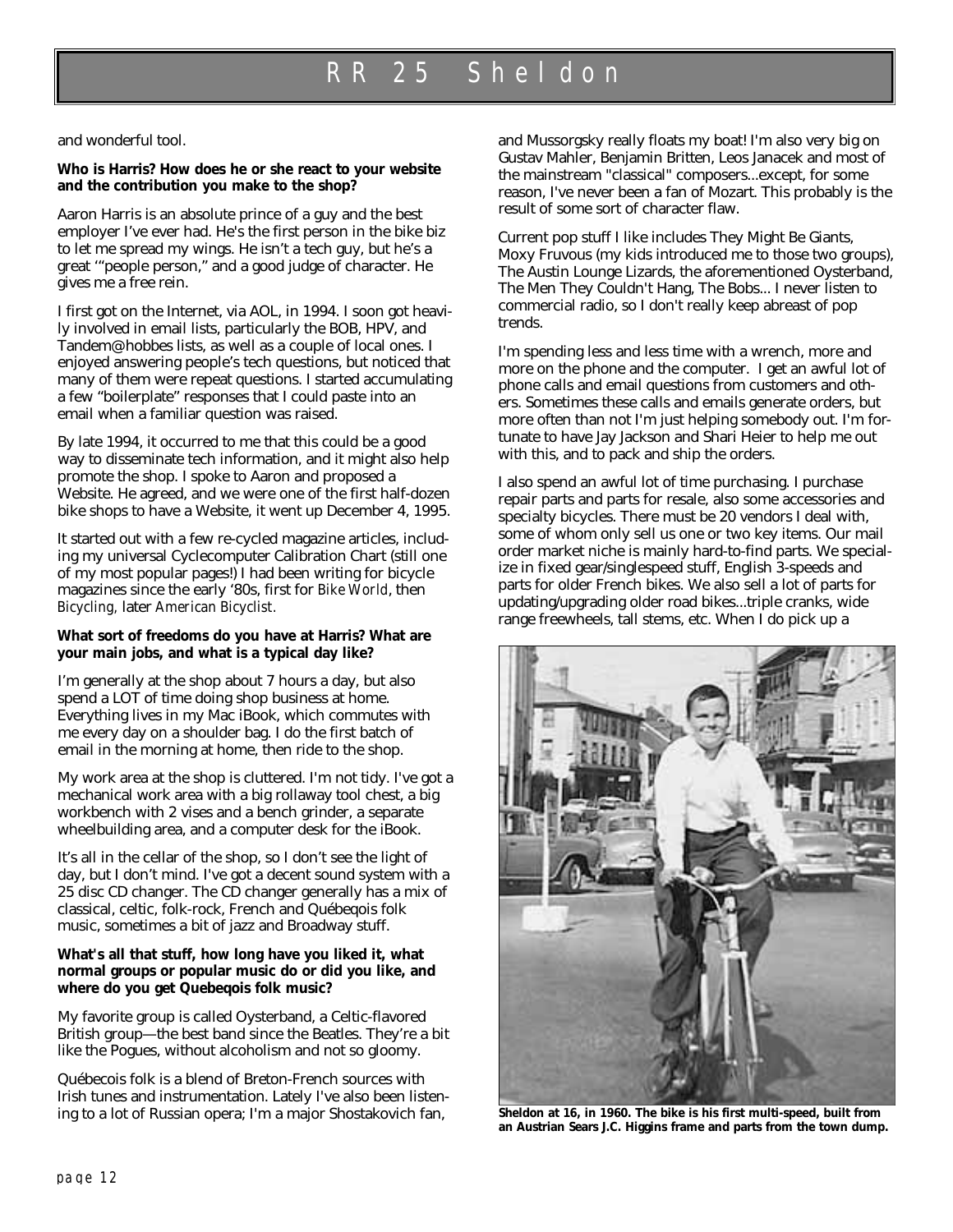# RR 25 Dec 01 - Jan 02

wrench it's mostly something fairly non-mainstream. I do a lot of conversions of older road bikes to fixed gear, and also convert a lot of others to have more gears, STI shifting and so forth.

#### **Describe your riding: Commuter, tourist…what?**

My background is mainly touring. I did a fair amount when I was younger, and even when our kids were young. When we lived in France in 1988-89, and my kids were in the French equivalent of kindergarten/second grade we toured around on two kidback tandems. As the kids got older, they had less time/interest for cycling, unfortunately. With our recently emptied nest, Harriet and I hope to get back into some touring again. These days, most of my riding is commuting. I always commute by bike, except when I have to transport something big or heavy.

#### **How many bikes do you own, what are they, and which is the one you ride most of the time?**

This is not an easy question for me to answer. I'm still a dump picker at heart, and am always accumulating recycled parts, which I delight in assembling in unorthodox juxtapositions. There's a bit of a gray area where the actual bikes trail off and the parts pile begins. There are also various bikes rescued from different sources piled under my front porch, most of which probably shouldn't' count. I'd have to say that the number of actual usable bikes that I might ride is 30 or more, including 3-5 tandems, and at least 10 fixed gears. One of the things about having so many bikes is that every month or two I'll dig one out that hasn't been used for a few months, pump up the tires, hop on and...Wow! I'd forgotten how much I liked that bike!

I guess, if I have to pick a favorite, it would be my new Hetchins Magnum Opus. I've lusted for a Hetchins for many years, and was fortunate to snag this frameset on eBay. The seller said it probably dated from the early '80s, and the original owner had returned it to Hetchins to have some extra braze-ons applied and a repaint. For one reason or another, it never got built up, so it looks brand new It's the only Hetchins I've ever seen with cantilever studs...I'm guessing it was originally made for 27 inch wheels, and the canti studs were a nice solution to making it work with 700c wheels.

I'm afraid some of your readers may want to burn me for a heretic for how I've set it up, but it was just a frameset when I bought it, and I have very little affection for old parts that don't work as well as new ones, and certainly wouldn't pay a premium for derailers that don't work as well as a \$20 Shimano...

**Well, nothing works** *better* **than a \$20 Shimano, but I think every cycler should have the experience of shifting with the first rear derailleur, the cambio corsa or whatever it was called...the one that goes on the seat stays- before complaining about derailers. They're all a luxury, they all do fine. A \$20 or \$40 Shimano shifter is…well, it's almost a shame that they're the starting point these**



**Family photo (Mom wielding camera?) From the left: Sheldon on 20-inch Rollfast with solid tires; sister Arlen on her Rollfast; brother Richard on his Rollfast; father Brown, no Rollfast.**

#### **days. It's fine and all, but it's like growing up in a mansion with servants, if you ask me.**

Well, if you're concerned by the decline of moral fiber due to the way technology has made life easier, it seems to me that better targets would be weatherproof houses, central heating, motorized transport, mass communications and public health, but I don't buy the "noble savage" myth. I'll share with you one of my stock of quotes:

**In recent times, modern science has developed to give mankind for the first time in the history of the human race, a way of securing a more abundant life which does not simply consist in taking away from someone else.** 

**—Karl Taylor Compton, 1938**

**That may have been true in 1938, but not now. Anyway, it's not an issue of moral fiber, it's more like diving into photography for the first time and potty-mouthing a K1000 or Nikon FM or a Leica M because it doesn't have the features of a modern digital. I'm sure there's an oversight in that bad comparison, but some of it makes sense. Anyway, more about your Hetchins…**

I put on some cool old GB handlebars with nifty filigree engraving. They're the narrow 37 mm size I prefer, and I find them quite comfy. I've got a 70mm Technomic stem (the top tube is a bit longer than I'd prefer). The handlebars are equipped with (gasp!) Shimano 105 STIs and (aaack!) a Flight Deck computer. Black Cinelli cork tape.

**Thirty sevens? I wouldn't sell those to a girl scout! But it reinforces my creeping hunch that not everybody likes the same stuff. Shimano ought to make gummy hoods, at least brown, so when you use black tape, it's not so dark up there. It looks like the bars and brake levers are one mold. I've thought about buying a mold and having some-**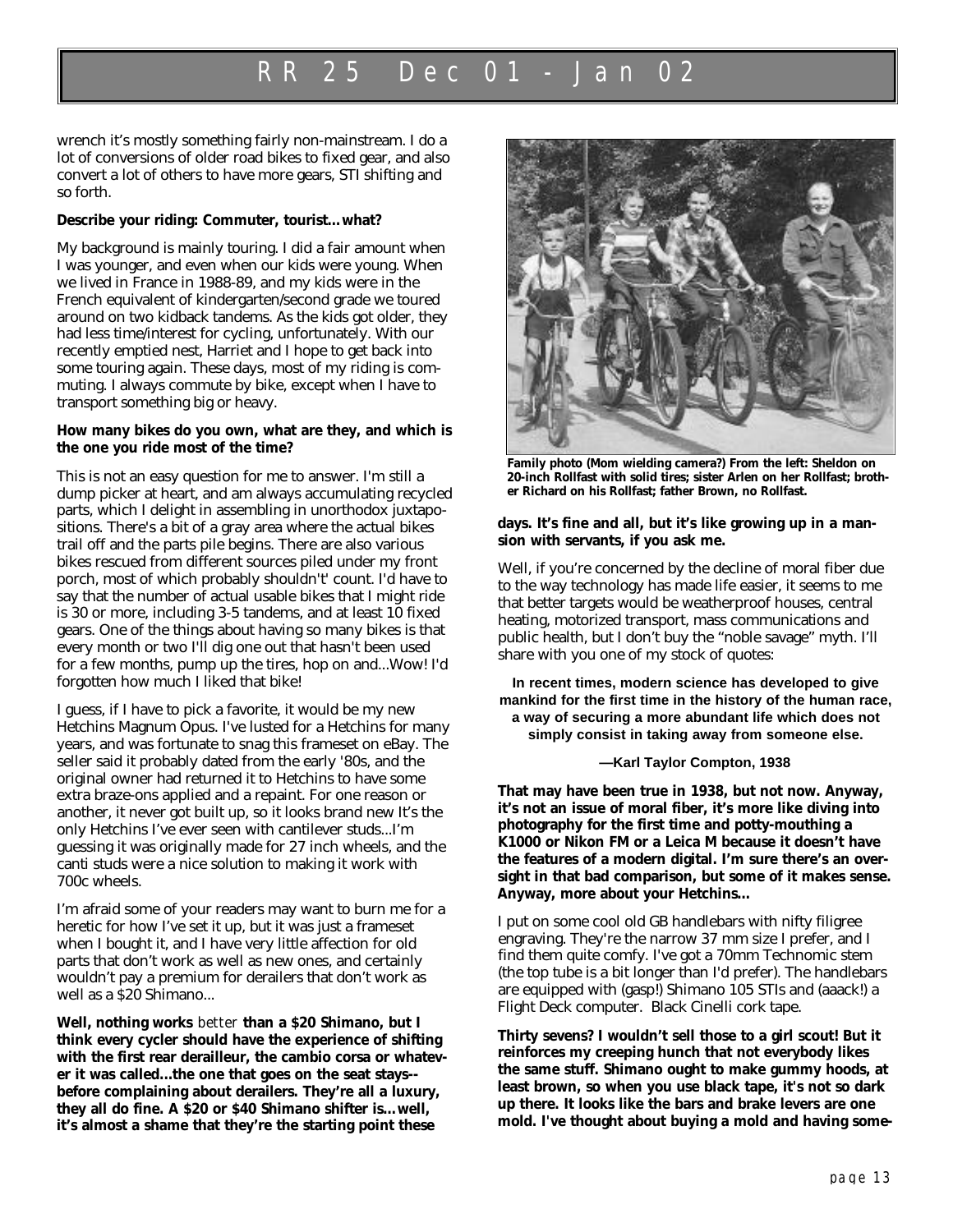#### **body in Taiwan make gummy Shimano and Campy compatible brake lever hoods, but figured that our introduction would probably coincide with their doing it, too.**

That would be nice, I like gum too, but at least they're not white. I hate having white stuff on a bike. The thing I like least about my Hetchins (aside from the front derailer braze-on) is the white head tube. I very much like having a contrasting color head tube on a lugged frame, but just not white. It even forced me to install white cable housing when I built it up so the head tube wouldn't be lonely.

#### **I don't like white head tubes, either, which is why ours are ecru; and we keep it company with a matching seat tube decal. Now, back to your bike. Gears?**

In back, I've got a custom 12-28 9-speed cassette, shifted by a recent Dura-Ace rear derailer I got used. In front, I'm running a TA Cyclotouriste double, 50-28, shifted by a Shimano 105 braze-on front derailer. I hate that the frame has a front derailer braze on, but whaddaya gonnado? I'm running a Shimano UN71 BB I had kicking around, and have the chainline set up so the 50 tooth ring is centered with the cassette. I can use all 9 rear sprockets with the 50, and most rides, the 50 is all I use. The 28 chainring is a "bail out" gear for the killer hills, and/or if I'm tuckered out. The 28 works OK with the 3 or 4 largest rear sprockets, which is all I ask of it. Since I'm running a short cage rear derailer, the chain droops if I use the smaller sprockets with it, but I don't so it's not a problem.

I like this setup because for most normal riding I never need to shift the front at all. The pedals are some Specialized SPD clones, nothing special. The saddle is a Brooks Swift that a customer returned, mounted on an SR Laprade seatpost.

**We get asked about the Swift a lot. It's only 152m wide. I know lots of people like it, but it's way too skinny for my bones, that's for sure. And when they cut away the sides, it loses structure, which Brooks seems to try to compensate for by over tensioning the leather, which puts a dolphin-like hump in the saddle. Anyway, my bottom doesn't get along with it. How about your wheels?**

They're nothing special, some old wheels that came off of a Trek, 105 hubs, Matrix ISO rims. I plan to build some interesting wheels for this bike, but haven't gotten round to it. I'll probably go with Mavic Open Pro rims and some silly oddball spoke pattern. Tires are folding Roll-y Pol-ys, I like 'em a lot. But you asked what bike I ride most often...that would be my early '70s Raleigh International. This is the lightest bike I own. The only original parts are the headset and the Weinmann centerpull in front (with Kool Stop salmon brake shoes and a home-made brake booster.

This, like most of my favorite bikes, is a fixed gear. It's got old Campagnolo high flange hubs. The rear is an actual track hub, 28 hole. The front is a road model, 36 holes but I'm only using 24 of them. The rims are Sun M14, 24 front, 28 rear (it's really HARD to find light 24 spoke clincher rims, and these are no longer available. The front is



**Okay now: The bars are rotated too much and the saddle should be level, but nice fenders, good fork rake, and he's just a kid, for heaven's sake! An Elswick Tour Anglais 4-speed, brand new.**

spoked radial. I was using 23 mm Conti Grand Prixes until just recently, when I was schwagged a pair of pretty red Vredsteins, same size. These are light wheels, and I weigh over 250 pounds, so I have to be careful hopping curbs.

#### **Was using 24 spokes in a 36 hub a technical challenge, or penny-pinching?**

It's not difficult with radial spoking, which is how I do my personal front wheels. I had a large-flange Record front hub, a good match for the 28 hole rear Record track, but 36 front and 28 rear wouldn't have made much sense. I've also done 18 spoke wheels using 36 hole hubs & rims, with mixed success. I did one with a Mavic GP4 tubular rim, that worked out OK and is still in use on the front of my '61 Paramount. I tried the same thing with a G40 (predecessor of the MA40) clincher rim, but that wheel came out with 18 high spots. You really need a tall, vertically stiff rim for so few spokes, and there goes the weight savings.

This bike has older Shimano 105 cranks, 165 mm, with a 42 Biopace chainring driving a 14 Dura-Ace track cog in back. This is a bit higher than my usual 42/15 fixed gear, so I generally avoid major hills when riding this bike. It's got Scott AT-3 LF handlebars, which I adore—I wish I could get more of them. Some nondescript stem, low end SPD pedals.

Until recently it had a Brooks Swift, but I moved that to the Hetchins and stuck on an old Brooks B-17 narrow I had kicking around. It's a serious mistake to ask me about my bikes, 'cause it's hard to shut me up once I get started.

I recently bought a 2001 Raleigh M8000. This is a hideous black and orange full-boinger mountain bike with a 5" travel Rock Shox Psylo XC fork and Magura hydraulic disk brakes. It's different from anything else I've owned, but it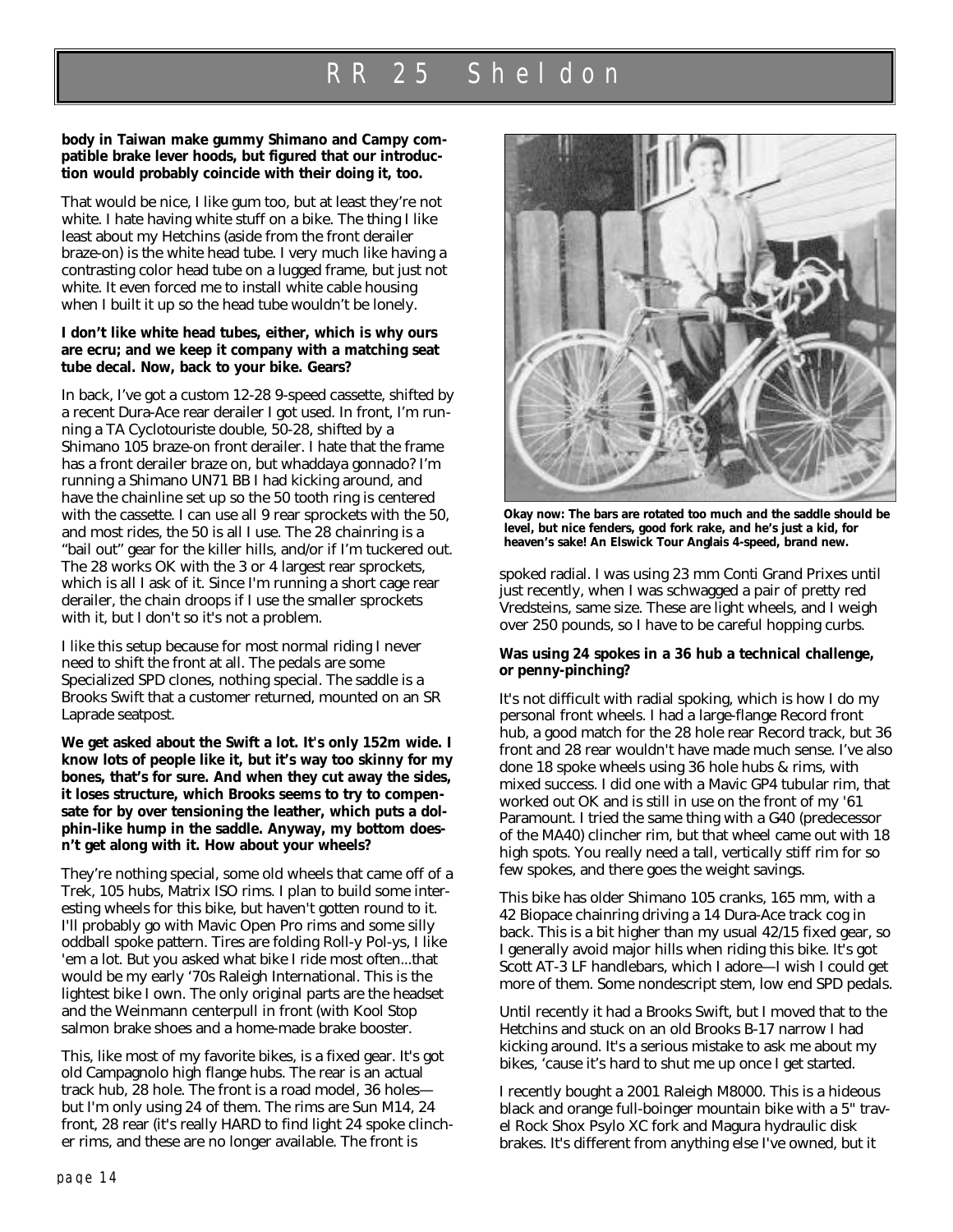### RR 25 Dec 01 - Jan 02

was on close out, and I thought it would be a learning experience. I don't want to be known just as a guy who knows about old bikes. I probably don't have more than 100 miles on it yet. It is pretty amazing off road, a horrible slug on pavement. I haven't decided how much I like it yet.

Another favorite is my Mead Ranger, made in 1916, as the "sporty" fenderless model. I paid \$25 for it at a bicycle flea market a couple of years ago. It was just a frame with handlebars and crankset and, most importantly, the original old 1" pitch chain and 26 tooth chainwheel (equivalent to a 52). The fork was a bent. I had some nice 27 inch wheels hanging around and put them on.

This is a real sleeper. The paint looks the way you'd expect an 85 year old bike with the original paint to look. At first glance you might think it was some sort of welded gas pipe bike from the '50s, seeing the small diameter tubing, one piece crank and so forth...but it isn't. It's internally lugged, "crucible brazed" by dipping. The one piece crank is unusually slender and light, and the bottom bracket is the most beautifully made one of its type I've seen.

More remarkable is that the geometry is perfect for me. They really had it figured out all that long ago. It's comfortable, handles nicely, a joy to ride. It's a bit heavier than a newer bike would be, but not all that much. With the modern wheels and tires it really moves out!.

#### **Name a handful of innovations developed in the past 20 years that you like…and some that you don't.**

The greatest bicycle invention of my lifetime has to be the L.E.D. taillight. Before the VistaLite came out in the 1990s, there were no reliable tail lights. The second, to my mind is SPD sandals. I go for months on end wearing no other footwear in the summertime, they're so much more comfortable than any other cycling footwear I've ever owned.

**Your comments in that one issue of** *Adventure Cycling* **got me riding in Teva sandals, with no clips. I tell myself it's just a phase, but it's working frighteningly well. I think I wish I hated it, and I sure wish I didn't like it as much as I do. What other things are on your good list?**

Cyclecomputers, indexed shifting, light action brakes, 7 speed hubs, cork tape, Japanese tires, helmets, walkmans, spd pedals, Hyperglide.

#### **You like walkmans for riding. You aren't supposed to…**

I use a helmet-mounted mirror, so I do know what's happening behind me. I always listen to music in my car, and I don't see why a bicycle should be any different. I don't like plastic saddles, "anatomic" handlebars, riser bars, long cranks, frames with poor clearance, excessively stiff forks, fade paint jobs, dual-groove handlebars on bikes that don't have Ergo shifters, bikes with drop handlebars and cantilever brakes without adjusting barrels for the brakes.

I also dislike is jokey bike names and graphics. Sometimes I

think the people who name bikes aren't thinking of the user as much as they should. Yes, a funny name is cute, but what we may think of as just another bike is often a major financial and emotional investment for the user. The joke that was funny the first time gets old after you've owned the bike for a few weeks...or years!

**Names are hard to come up with. I don't like names that sound as though they were thought up by five or more guys at a beer and pizza party. The best name for a bike is Mariposa, but Mike Barry in Canada has it. The second best name is Libertas, and it's up for grabs, but was used about 25+ years ago. The Rambouillet was almost Libertas, but I was afraid people would yell at me for…something having to do with it being used before. What are some names you like? And, if you could name a bike brand, what would it be?**

I've always been fascinated by the Atlantis legend, and think it's a great name for a bike. Ramboulliet is about15 km from where I used to live in France, and I used to ride there a lot. There's a huge forested area there that used to be a royal hunting preserve...there are still a few wild boars to be seen if you're lucky. I used to go mountain biking there on my strange old Gnôme Rhône bike. There are single- and doubletrack trails all through it, laid out in the 1600s, when classical aesthetics were in vogue. These trails are as straight as if drawn with a ruler, aligned with the points of the compass. You'll come to an intersection where 8 trails converge, each at a perfect 45 degree angle from the next, with a little circle in the middle. Some of these trails are remnants of Roman roads. There's also a perfectly rectangular lake...but these are woods, as wild looking as you'll see anywhere.

My favorite bicycle name was taken by Campagnolo, for an old mountain bike group. I've never understood why there isn't a major bicycle brand called "Centaur." The bicycle turns any human into the closest equivalent to this mythological creature.

#### **If you could snap your fingers and make one bike part or accessory that doesn't now exist, what would it be, and why that?**

That's a tough one. Maybe on-the-fly variable-length cranks.

#### **But you say you don't like long cranks. So, what would be the range? 160 to 170?**

Whatever people want! Actually, lately I've been doing a crank length experiment...I acquired a plastic Trek in a barter deal and have set it up with the 150 mm TA cranks that used to be on my kids' Cinelli BMX bike. I'm running a 45/17, which gives about the same gain ratio as my usual 42/15. It's surprising how unobjectionable this is. The only thing I don't like is that I have to set my saddle higher, which makes this frame not fit me as well as it should.

It won't be a permanent switch, but I've heard so much bellyaching from people who have convinced themselves that they "need" 180s—or whatever—cranks that I was curi-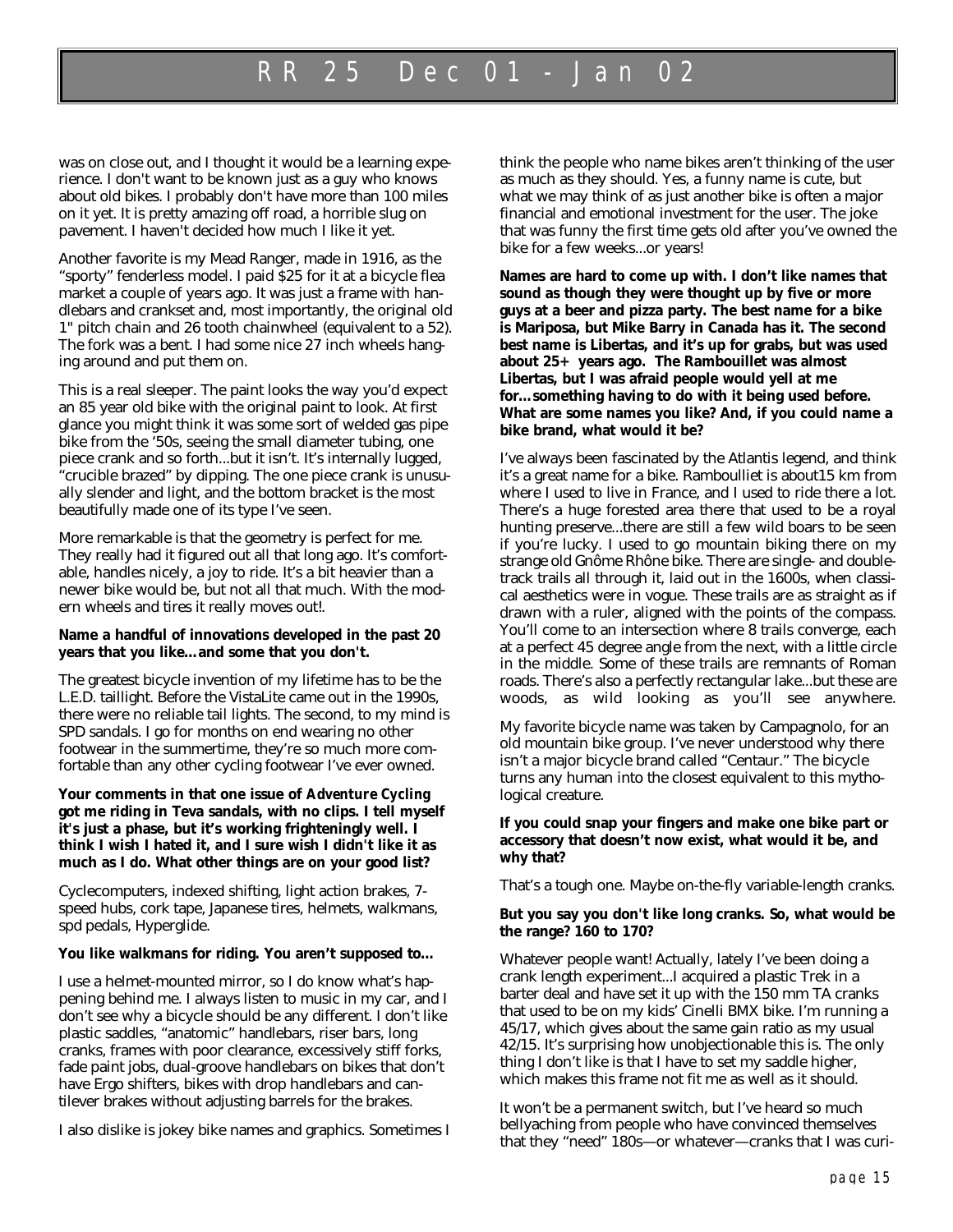ous to do a sort of reductio-ad-absurdum of the "problem" of too short cranks.

**That's interesting. At the bike show in last Vegas, I was talking to Wes Williams (the guy who's pioneering the 29 inch mountain bike tire) and he's convinced that shorter cranks are more efficient, especially on climbs, and he recommends 165s for riders under about 5-10, and 170s for taller riders. And there's that VeloNews study, with lots of riders of varying heights, and almost all of them turned in their best scores with stubby little cranks. In the recent old days all cranks came in 165s, but now the lower limit seems to be 170—for 95 percent of the cranks. Anything else?**

Better lights; lighter, brighter, cheaper.

**It's going to happen. They now use LEDs for underwater diving, and caving, and I bet within a year or so the hotbulbs will be clearly disappearing. I know you like Sturmey Archer hubs…**

The Sturmey-Archer AW 3-speed hub is the most reliable, lowest-maintenance bicycle gear shift mechanism ever. Completely weatherproof, it can be shifted even while the bike is stopped. The Sturmey-Archer ASC 3-speed close-ratio fixed-gear hub is beyond cool. It's not just the hubs, it's the Raleigh 3-speed bikes up through the 60s. Every part was made in Raleigh's enormous Nottingham factory—every spoke, every cotter pin,

lugs, tubes, bearing cups, hubs, pedals, except for the Brooks saddles and the Dunlop tires, and those companies had a very close relationship with Raleigh. The workers who built these bikes got to and from work on the same bikes they were building. The bikes freed the British proletariat to escape the smoky environs of their "dark satanic mills" and allowed them to explore "England's green and pleasant land," as William Blake put it.

#### **How do you feel about SunRace, a big Taiwan company, buying SA? Do you think it'll lead to a collector's marketfor the British-made parts? Have you seen the new ones, and if you have, what do you think?**

Sturmey-Archer was always made in a small island nation that overcame a lack of natural resources by dint of industrialization and trading...this will not change. There seems to be a natural progression of industrial development. You and I are old enough to remember when "made in Japan" meant a cheap & cheesy imitation of the real thing. Through hard work and good management, Japan turned that around, and was so successful that now nobody can afford Japanese stuff. Through most of the 1980s, Taiwanese bicycles and parts were basically junk, but they kept working and improving, and now most of the good quality bikes in the world come from there. The parts have lagged behind the bikes, but they're catching up fast.

**There's a huge forested area there that used to be a royal hunting preserve...there are still a few wild boars to be seen if you're lucky.**

Sturmey-Archer quality has been in steady decline since the 1960s, and Taiwan is on the rise, so I'd look for the quality of the Sun Race stuff to probably be at least as good, if not better than later British Sturmey-Archer stuff. Nevertheless, I have no doubt that there will be a certain cachet to the British stuff. Part of this is just the "good old days" syndrome, but I firmly believe that a small percentage of the nostalgia for older European stuff can be traced to racism. At the Las Vegas bike show, I had a long chat with a 33 year veteran Sturmey-Archer executive, now employed by SunRace. He was positive about the future, though the destruction of the original Nottingham Sturmey-Archer was sad, especially for the more than 300 workers thrown out as a result of the malicious money manipulators. One

senior engineer is now selling sandwiches in Nottingham!

**I doubt we'll ever hear the whole truth. But anyway, which, if any, dying or dead technologies from the past would you like to see resurrected?**

Fully enclosing chaincases, because your chain will last forever, with virtually no maintenance.

**I've heard you don't pedal off the saddle, that you sit down always. Is it true?**

It is when I'm riding a multi-speed bike. It seems to me that standing up to pedal defeats the purpose of multi-speed gears. I don't do it unless I run out of low gear on a climb, but this rarely happens to me. I think

a lot of standing is the result of having the saddle too low, or the gear too high, or just to give the butt a break from one of those ubiquitous plastic saddles.

#### **Here you go, Sheldon: Gain Ratio. Explain it away and make a case for doing away with the gear-inch system in favor of "gain ratio."**

The handwriting is on the wall for inch based systems they'll never catch on in metric countries. Meters development is OK (that's when the gear is listed as the distance traveled in one revolution of the crank—ed.), but, like gear inches, it fails to take crank length. It's useful only where everybody uses the same wheel size and crank length.

Gain ratio, is a measurement of mechanical advantage. It is a pure ratio, so it doesn't matter whether you're measuring in millimeters, inches or light-nanoseconds. For a gain ratio of 6, the bicycle will move 6 times as far along the road as your foot moves around its pedaling circle. The drive force applied by the rear wheel will be 1/6 of the force you apply to the pedal.

The failure to consider crank length in calculating gears leads people into errors, such as the common superstition that long cranks are better for off-road bikes because they provide "more leverage." In fact, "leverage" is another synonym for gain ratio, and it is a function of 4 things: crank